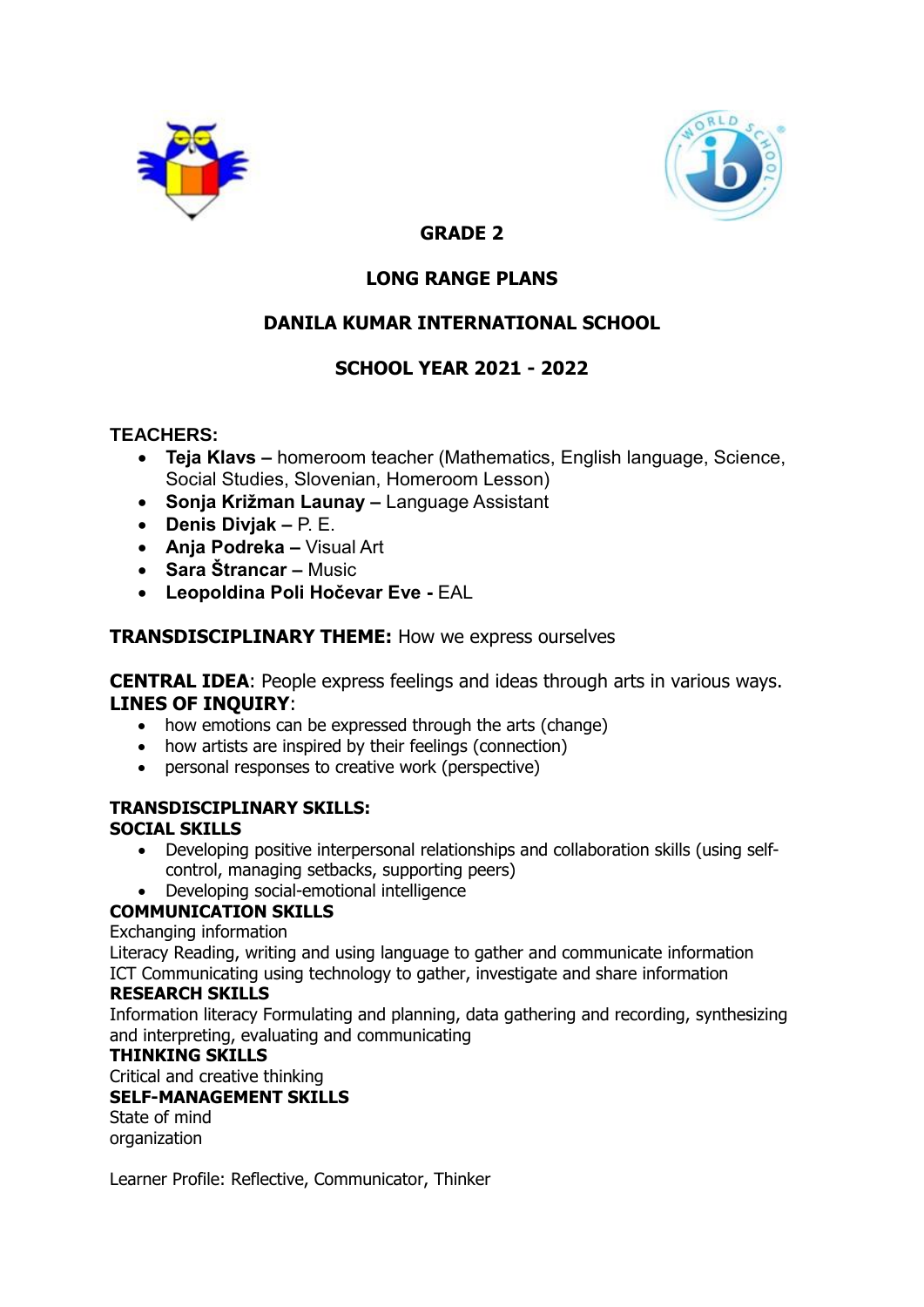## Attitudes: Creativity, Appreciation

## **Taught within the Unit of Inquiry - learning through language English** ORAL LANGUAGE

### Listening

- Participate in imaginative play, storytelling, role play and dramatization of stories and poems
- Listen to and talk about stories, poems, rhymes, questions, explanations and instructions with increasing confidence and detail

### **Speaking**

- Ask questions and give appropriate answers
- Express thoughts, feelings, ideas and opinions and be able to discuss them, respecting contributions from others

## WRITTEN LANGUAGE

Reading

- read text aloud with fluency, expression and with regard to punctuation
- read independently, fluently, accurately and with understanding
- engage daily in individual silent reading with concentration

### Writing

- write for a range of purposes, both creative and informational, for themselves and others (journal, personal diary, paragraphs, poems, different stories, book reports, descriptions, reports, posters, graphic organisers)
- write in cursive writing (upper and lower- case letters)

# VISUAL LANGUAGE

Viewing and Presenting

 Use a range of communication media (video, photography, computers, drama, texts with different types of layout) to locate, present and record information

# **Taught within the Unit of Inquiry-learning through Mathematics**

PATTERN AND FUNCTION

 represent patterns in a variety of ways, for example, using words, drawings, symbols, materials, actions, numbers (patterns in nature)

DATA HANDLING

- understand the concept of chance in daily events (impossible, less likely, maybe, most likely, certain).
- express the chance of an event happening using words or phrases (impossible, less likely, maybe, most likely, certain).
- identify and describe chance in daily events (impossible, less likely, maybe, most likely, certain).
- collect, display and interpret data for the purpose of answering questions

# **Taught within the Unit of Inquiry - learning through Visual Arts**

RESPONDING

Dance

- describe the ideas and feelings communicated through body movements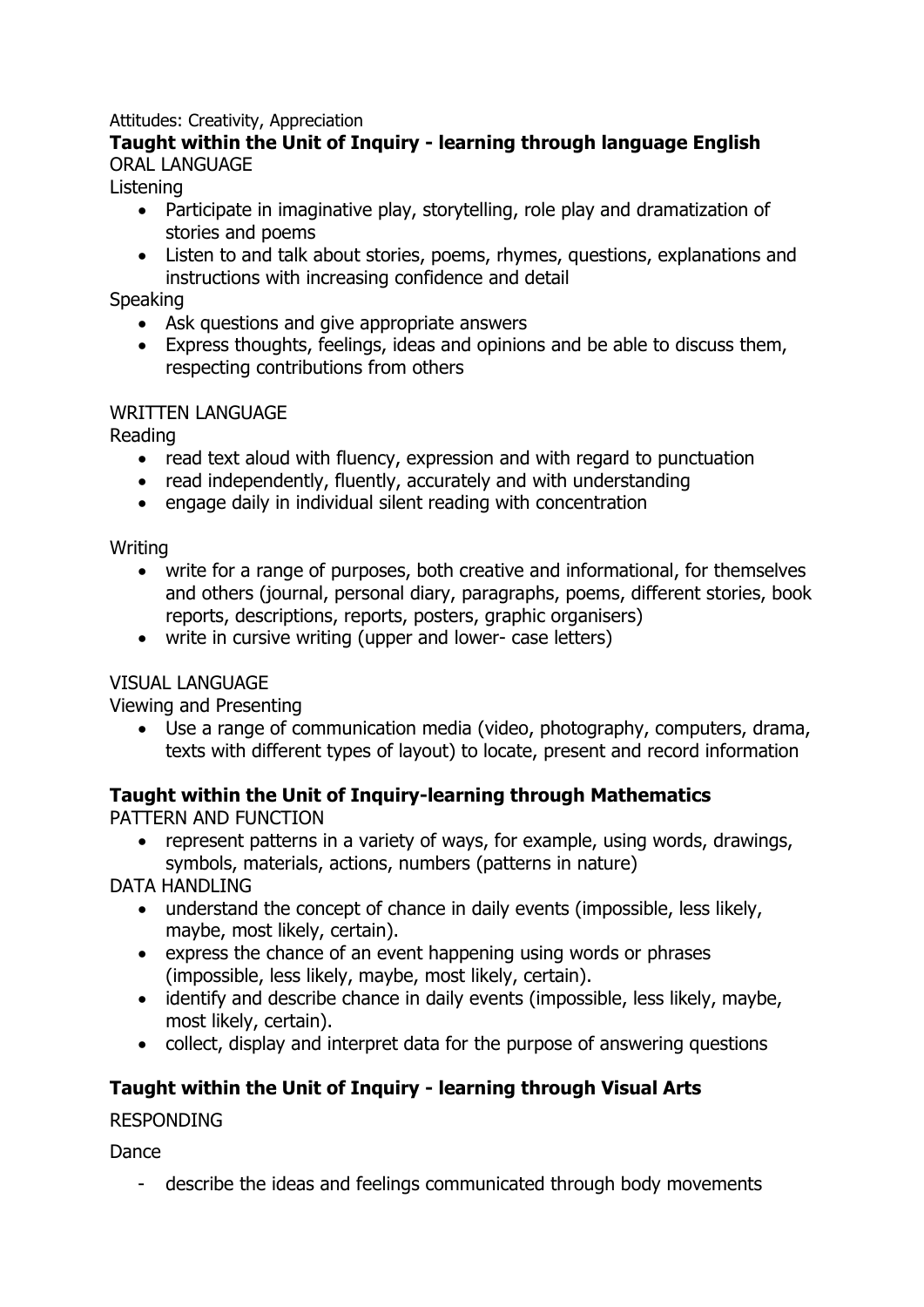Visual Arts

- enjoy experiencing artwork
- describe similarities and differences between artwork

### Drama

- discuss and explain the way ideas, feelings and experiences can be communicated through stories and performance

### **CREATING**

Dance

- respond to word, rhythm and/or music through movements

### Visual Arts

- select tools, materials and processes for specific purposes

# **Taught within the Unit of Inquiry (inquiry into P.E.)**

MOVEMENT COMPOSITION

# **DANCE**

- Express feelings, emotions and ideas through dance and music;
- listen and dance to music from all around the world.
- are aware of the origin and history of dance they relate to community and national identity;
- develop an appreciation of the role culture plays in dance
- develop basic dancing movements containing basic step patterns, which has a beginning, middle and end.

# **Taught within the Unit of Inquiry (inquiry into Music)**

## RESPONDING

- express their responses to music in multiple ways (drawings, games, songs, dance, and oral discussion).
- explain their personal preferences for specific musical works and styles.
- describe how music makes them feel.
- sing partner songs and rounds.
- sing expressively, with appropriate dynamics, tempo, phrasing, and interpretation.

## CREATING

- explore sounds as a means of expressing imaginative ideas.
- create and accompany music using a variety of sounds and instruments.

# **Taught within the Unit of Inquiry (inquiry into PSE)**

## INTERACTIONS

- recognize the different group roles and responsibilities
- assume responsibility for a role in a group

## IDENTITY

solve problems and overcome difficulties with a sense of optimism